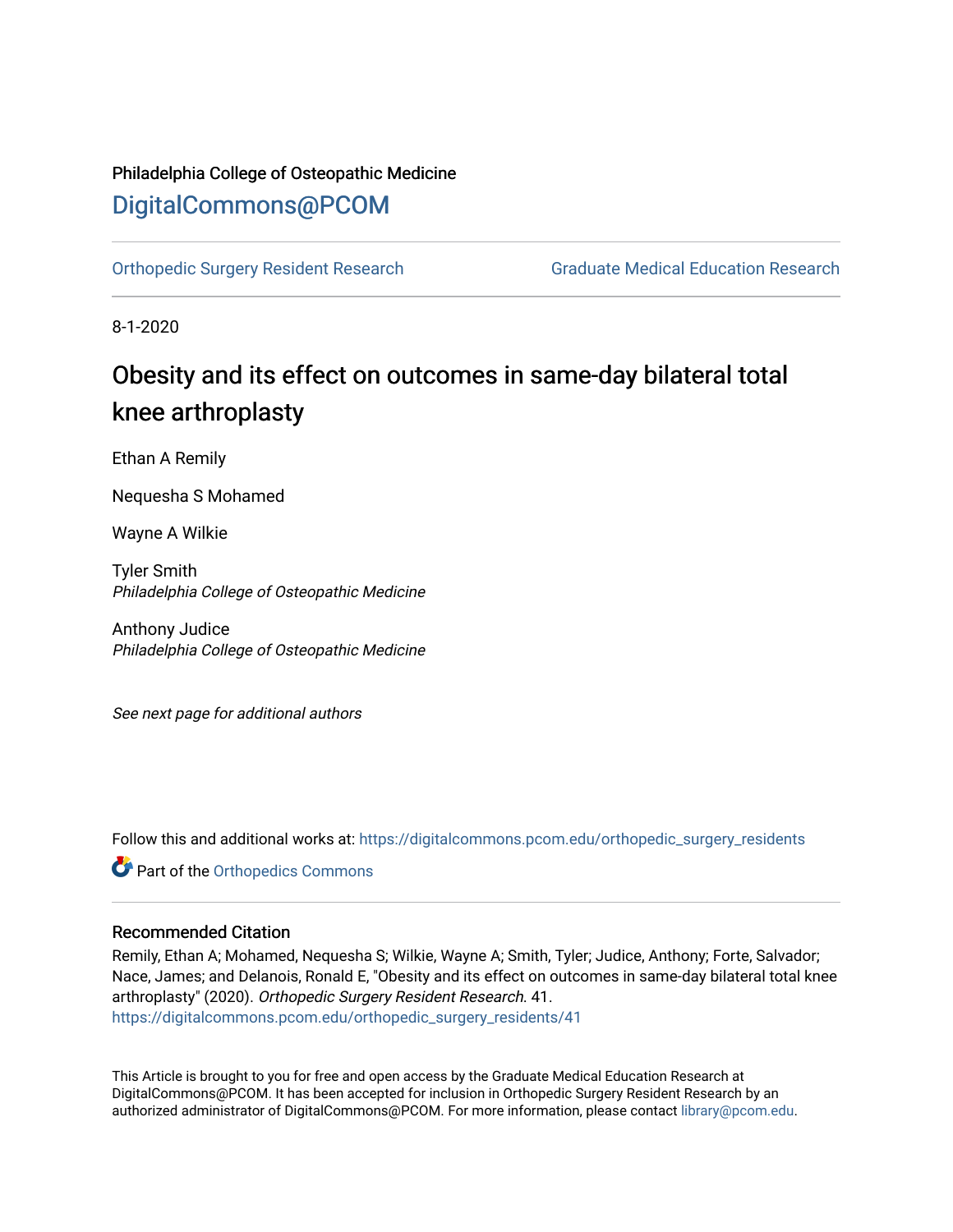## Authors

Ethan A Remily, Nequesha S Mohamed, Wayne A Wilkie, Tyler Smith, Anthony Judice, Salvador Forte, James Nace, and Ronald E Delanois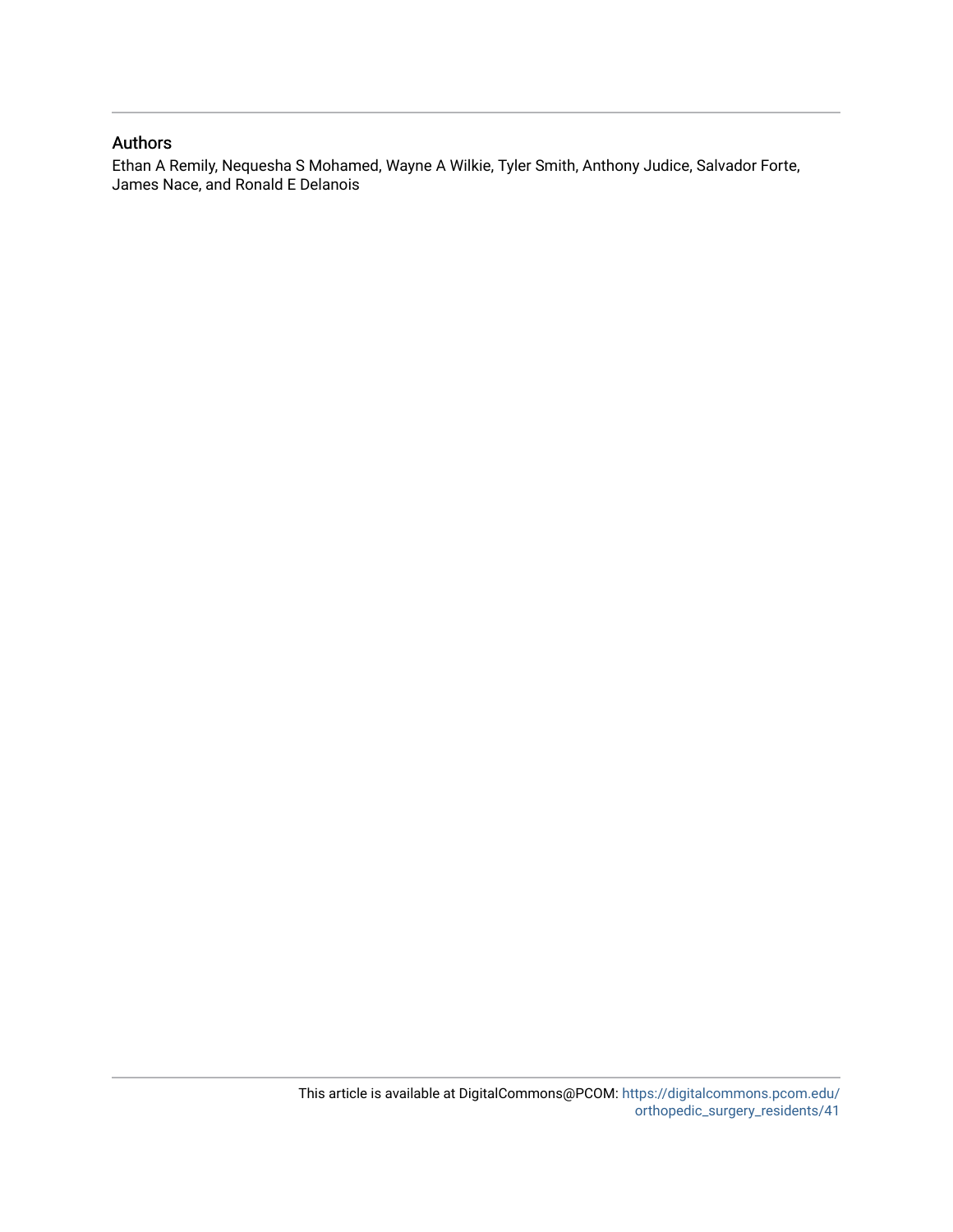

## Obesity and its effect on outcomes in same-day bilateral total knee arthroplasty

## Ethan A. Remily<sup>1</sup>^, Nequesha S. Mohamed<sup>1</sup>, Wayne A. Wilkie<sup>1</sup>, Tyler Smith<sup>2</sup>, Anthony Judice<sup>2</sup>,  $S$ alvador Forte<sup>2</sup>, James Nace<sup>1</sup>, Ronald E. Delanois<sup>1</sup>^

1 Rubin Institute for Advanced Orthopedics, Center for Joint Preservation and Replacement, Sinai Hospital of Baltimore, Baltimore, Maryland, USA; 2 Department of Orthopaedic Surgery, Philadelphia College of Osteopathic Medicine, Philadelphia, Pennsylvania, USA

*Contributions:* (I) Conception and design: EA Remily, J Nace, RE Delanois; (II) Administrative support: J Nace, RE Delanois; (III) Provision of study materials or patients: J Nace, RE Delanois; (IV) Collection and assembly of data: EA Remily, WA Wilkie, NS Mohamed, A Judice, T Smith, S Forte; (V) Data analysis and interpretation: EA Remily, WA Wilkie, NS Mohamed, A Judice, T Smith, S Forte; (VI) Manuscript writing: All authors; (VII) Final approval of manuscript: All authors.

*Correspondence to:* Ronald E. Delanois, MD. Rubin Institute for Advanced Orthopedics, Center for Joint Preservation and Replacement, Sinai Hospital of Baltimore, 2401 West Belvedere Avenue, Baltimore, Maryland 21215, USA. Email: rdelanoi@lifebridgehealth.org; delanois@me.com.

> Background: The niche surgery of same-day bilateral total knee arthroplasty (sd-BTKA) continues to create debate amongst specialists in arthroplasty. To date, there is a significant lack of literature on obese patients undergoing sd-BTKA, and no study has evaluated outcomes of this procedure when compared to non-obese patients. Therefore, this study will perform a retrospective analysis to compare (I) incidence, (II) demographics, and (III) complications of sd-BTKA in non-obese, obese, and morbidly obese patients in the United States from 2009 to 2016.

> Methods: The National Inpatient Sample (NIS) database was queried for all individuals that underwent sd-BTKA from 2009 to 2016. This returned 184,844 non-obese patients, 39,901 obese patients, and 20,394 morbidly obese patients. Analyzed variables included mean age, mean length of stay (LOS), race, payer, age-adjusted Charlson Comorbidity Index score, discharge disposition, hospital charges, hospital costs, and complications. Chi-square analyses and analyses of variance were utilized to assess categorical and continuous variables, respectively.

> Results: Non-obese patients most commonly underwent sd-BTKA over the course of the study. As weight status increased, mean age decreased and the proportion of females, LOS, hospital charges and costs, and proportion of discharges to skilled nursing facilities increased. Regression analysis demonstrated obese and morbidly obese cohorts were at an overall increased odds for experiencing complications. Specifically, obese patients were at increased risk for pulmonary emboli, periprosthetic joint infections, and respiratory failures, while morbidly obese patients are at increased risk for pulmonary emboli, respiratory failures, and urinary tract infections.

> Conclusions: Surgeons should thoroughly evaluate the risks and benefits of performing sd-BTKA on obese and morbidly obese patients, as both confer higher overall complication rates and increased length of stay. More research is necessary to characterize the cost analysis of this procedure, as health care models continue to transition to more cost-effective procedures.

Keywords: Morbid obesity; obesity; same-day bilateral total knee arthroplasty (sd-BTKA); simultaneous

Submitted Jan 16, 2020. Accepted for publication Jun 30, 2020. doi: 10.21037/atm-20-806 **View this article at:** http://dx.doi.org/10.21037/atm-20-806

^ ORCID: Ethan A. Remily, 0000-0001-7463-846X; Ronald E. Delanois, 0000-0002-5651-2625.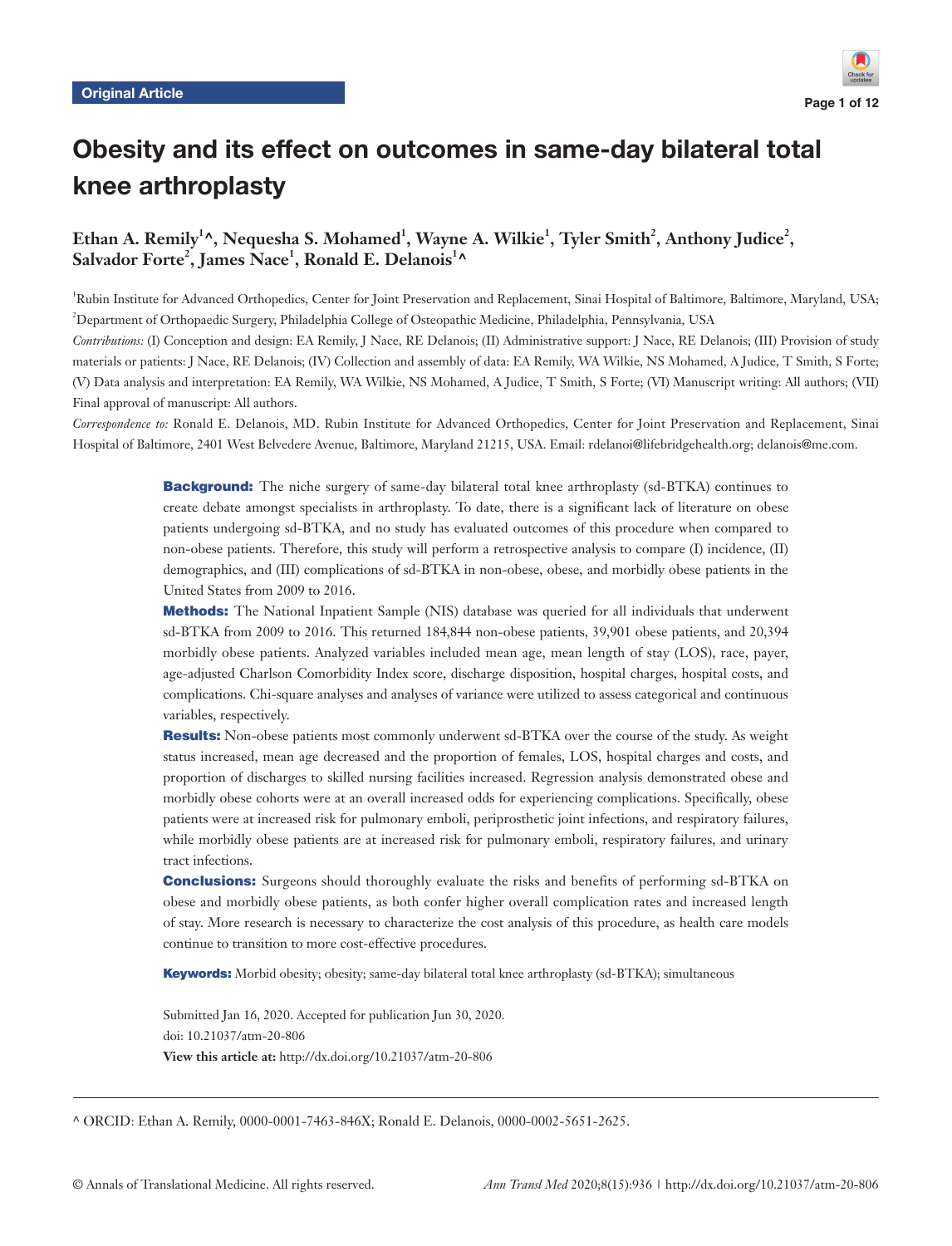## Introduction

Obesity has a negative impact on the body in a multitude of ways, including a six-fold increase in risk for knee osteoarthritis (1). As such, many patients with increased body mass indices (BMI) will present to providers with bilateral disease, with some necessitating total knee arthroplasties (TKA) (2). To avoid the morbidity of multiple operations, same-day bilateral total knee arthroplasty (sd-BTKA) may be an option for these patients, as some find appeal in a single surgery and hospitalization (3,4). Moreover, physicians may acquiesce to the procedure as investigations report decreased cumulative hospital stays and rehabilitation time (5-10). Despite the purported benefits of this procedure, studies have revealed increased risk for negative outcomes with the bilateral operation (9-13). As a consequence of the conflicting body of literature, the utility of sd-BTKA continues to generate debate amongst arthroplasty surgeons (14-16).

Over time, the debate regarding sd-BTKA intensified to a level that warranted consensus recommendations in 2013 (4). Among several proposals, the presence of certain comorbidities, such as morbid obesity, were felt to warrant exclusion of individuals from consideration for the operation. This notion is predicated off studies identifying higher BMI patients as having an increased risk for complications when undergoing unilateral TKA (17-23), though several studies have demonstrated a lack of association between poor outcomes and high BMI (24-28). Ultimately, whether high BMI patients should be subjected to the cumulative risk of two unilateral TKAs or the single operation of sd-BTKA remains inconclusive, as no studies have investigated the prospect.

To date, there is a shortage of studies that have quantified the role of high BMI in patients undergoing sd-BTKA. Specifically, no study has evaluated the effect elevated BMI has on the outcomes of this procedure when compared to non-obese patients. Therefore, this study will compare (I) incidence, (II) demographics, and (III) outcomes of nonobese, obese, and morbidly obese sd-TKA patients in the United States from 2009 to 2016. We present the following article in accordance with the STROBE reporting checklist (available at http://dx.doi.org/10.21037/atm-20-806).

## **Methods**

## *Database*

for all individuals who underwent sd-BTKA from 2009 to 2016. The NIS is a large, publicly available database gathered by the Agency for Healthcare Research and Quality (AHRQ) for the Healthcare Cost and Utilization Project (HCUP), which was created with the goal of improving health care delivery. The unweighted NIS database contains seven million hospital stays each year. When weighted, it represents approximately 35 million hospitalizations nationally (29).

## *Patient selection*

Using International Classification of Diseases, Ninth and Tenth Editions (ICD-9 and -10) procedural codes (ICD-9: '81.54'; ICD-10: '0SRC069', '0SRC06A', '0SRC06Z', '0SRC0J9', '0SRC0JA', '0SRC0JZ', '0SRC0KZ', '0SRD069', '0SRD06A', '0SRD06Z', '0SRD0J9', '0SRD0JA', '0SRD0JZ', '0SRD0KZ'), an initial query was made to the NIS for those undergoing sd-BTKA. This was achieved by tallying patients who presented more than one TKA code (n=245,139). We then stratified patients into non-obese, obese (BMI > 30 kg/m<sup>2</sup>; ICD-9: '278.00', '278.03'; ICD-10: 'E66.09', 'E66.1', 'E66.8', 'E66.9') and morbidly obese (BMI >40 kg/m<sup>2</sup> ; ICD-9: '278.01'; ICD-10: 'E66.01', 'E66.2') cohorts utilizing their respective diagnosis codes. As this study was retrospective and utilized a deidentified database, it was deemed exempt from Institutional Review Board approval.

## *Variables*

Patient variables included mean age, mean length of stay (LOS), sex, race, primary payer, age-adjusted Charlson Comorbidity Index (ACCI) score, and discharge disposition. Length of stay was defined as the stay from admission until discharge. Race was categorized into Caucasian, African American, Hispanic, Asian, Native American, and other. Primary payer included Medicare, Medicaid, private insurance, self-pay, no charge, and others. The ACCI is a prognostic tool employed to estimate 10-year mortality based on 19 comorbid conditions and is categorized in accordance with the number of present comorbidities, namely 0, 1, 2, or 3+ (30). Discharge disposition was categorized into routine, short-term hospital, skilled nursing facility, home with home health care, against medical advice, and deceased.

The analyzed outcomes included charges, costs, and complications. Charges represented the monetary amount

The National Inpatient Sample (NIS) database was queried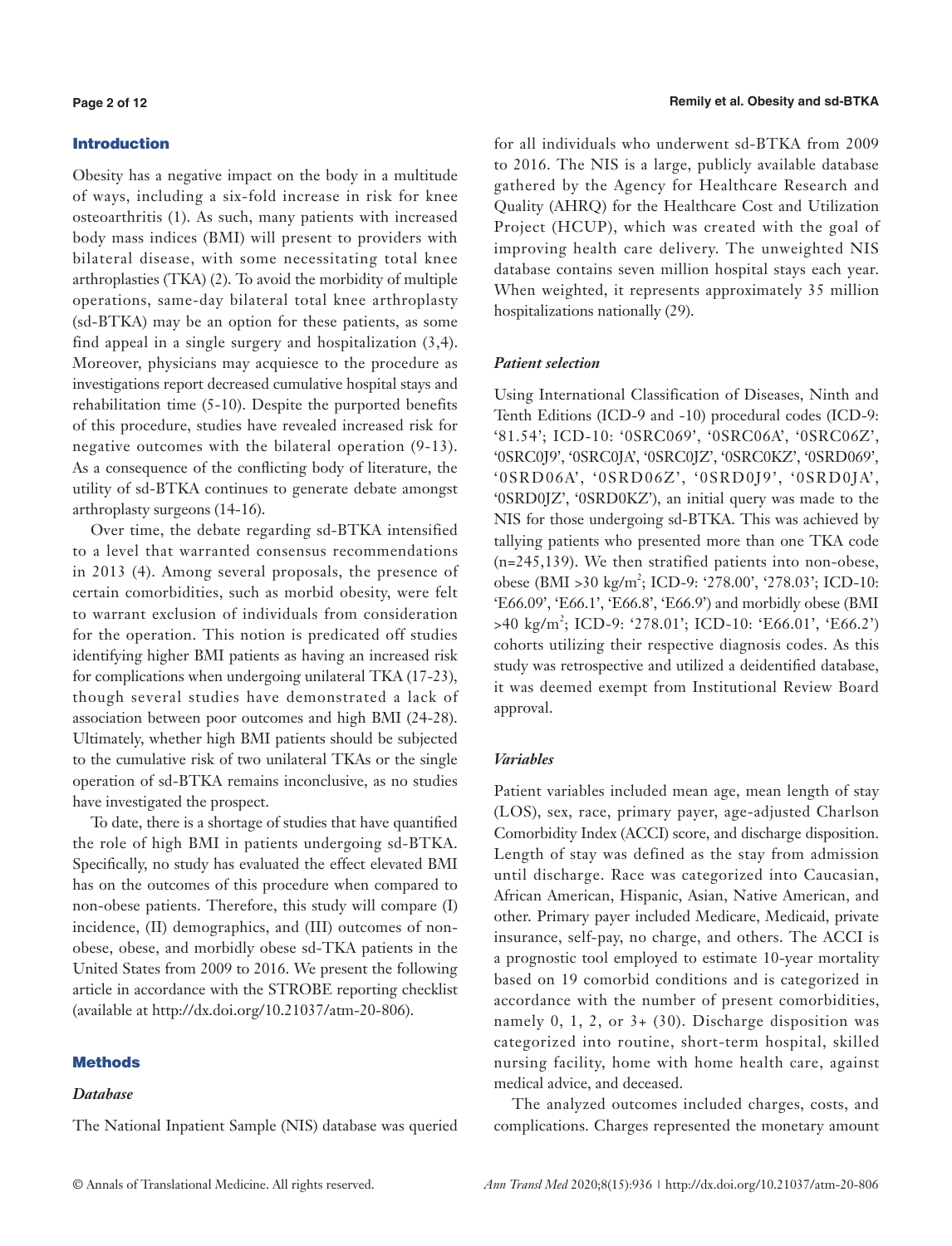#### **Annals of Translational Medicine, Vol 8, No 15 August 2020 Page 3 of 12**

the hospital billed to the payer, while costs represented the monetary amount the hospital facility incurred for the inpatient stay. The charges associated with hospitals are an element recorded within the NIS database; although costs are not. In order to obtain costs, the yearly "Cost-to-Charge Ratio" supplemental files provided by HCUP were utilized (29). All costs and charges were adjusted using the January 1, 2019 consumer price index. Complications included myocardial infarctions (MI), cardiac arrests, pulmonary emboli (PE), deep vein thromboses (DVT), cerebrovascular complications, sepsis, periprosthetic joint infections (PJI), hematomas/seromas, mechanical complications, respiratory failures, pneumoniae, urinary tract infections (UTI), and blood transfusions. Cerebrovascular complications consisted of thromboses, emboli, or occlusions with or without cerebral infarction and/or hemorrhage. Mechanical complications represented intraoperative or perioperative fractures, mechanical breakdown, loosening, or dislocation of implants.

## *Statistical analysis*

Chi-square analyses were used to analyze race, ACCI, primary payer, median household income, discharge destination, and complications. Student's t-tests were performed to compare age, LOS, costs, and charges. Odds ratios for complications were determined by employing multinomial regression analyses. To reduce the chance of committing type I (alpha) error and more precisely identify statistical significance, post-hoc Bonferroni corrections were utilized. All analyses were conducted using the Statistical Package for the Social Sciences (SPSS®; IBM Corporation; Armonk, New York) version 25. A P value of 0.05 was considered the threshold for significance for all variables.

## **Results**

#### *Incidence*

Non-obese patients [n=184,844 (75.4%)] comprised the highest percentage of sd-BTKA procedures over the course of the study, which was followed by obese [n=39,901  $(16.3\%)$ ] and then morbidly obese [n=20,397 (8.3%)] patients (*Table 1*).

## *Patient demographics*

Age decreased, mean LOS increased, and proportion

of females increased as BMI increased (P<0.001 for all). Caucasians were the most common race undergoing sd-BTKA, although the proportion of African Americans increased as BMI increased (P<0.001). The number of individuals with an ACCI of 3+ decreased as obesity status increased, while those with ACCI statuses of 1 and 2 increased as BMI increased (P<0.001). The most common payer was private insurance, which increased in proportion as BMI increased (P<0.001). Median household income quartiles 3 and 4 significantly decreased among morbidly obese individuals (P<0.001). Proportion of discharges to skilled nursing facilities increased as BMI increased  $(P<0.001)$ .

## *Outcomes*

Hospital costs and charges increased as BMI increased (P<0.001 for both) (*Table 2*). In comparison with the nonobese patients, obese patients demonstrated significantly lower proportions of MIs (P=0.028), pneumoniae (P<0.001), and blood transfusions (P<0.001), while demonstrating significantly higher proportions of PE (P<0.001), respiratory failures (P<0.001), and PJIs (P=0.028) (*Figure 1*). For morbidly obese patients, significantly lower proportions were observed in DVTs (P=0.022), cerebrovascular complications (P=0.002), and blood transfusions (P<0.001), while significantly higher proportions were observed regarding PE (P<0.001), sepsis (P<0.001), respiratory failures (P<0.001), and UTIs (P<0.001). Only morbidly obese patients demonstrated a significantly increased overall complication rate compared to non-obese patients (P<0.001).

## *Multinomial regression analysis*

When compared to non-obese patients, obese patients had a significantly reduced risk for MIs [odds ratio (OR): 0.659], cerebrovascular complications (OR: 0.685), pneumoniae (OR: 0.470), and blood transfusions (OR: 0.873) (P<0.003 for all) (*Figure 2; Table 3*). Conversely, obese patients were at increased risk for PE (OR: 1.892), PJIs (OR: 1.471), and respiratory failures (OR: 1.375) (P<0.011 for all). Obese patients also demonstrated a slight, yet significant, overall increase in complication risk (OR: 1.107) when compared to non-obese patients (P<0.001).

When morbidly obese patients were compared to nonobese patients, they had a significantly reduced risk for cerebrovascular complications (OR: 0.357), pneumoniae (OR: 0.704), and blood transfusions (OR: 0.811) (P<0.006 for all).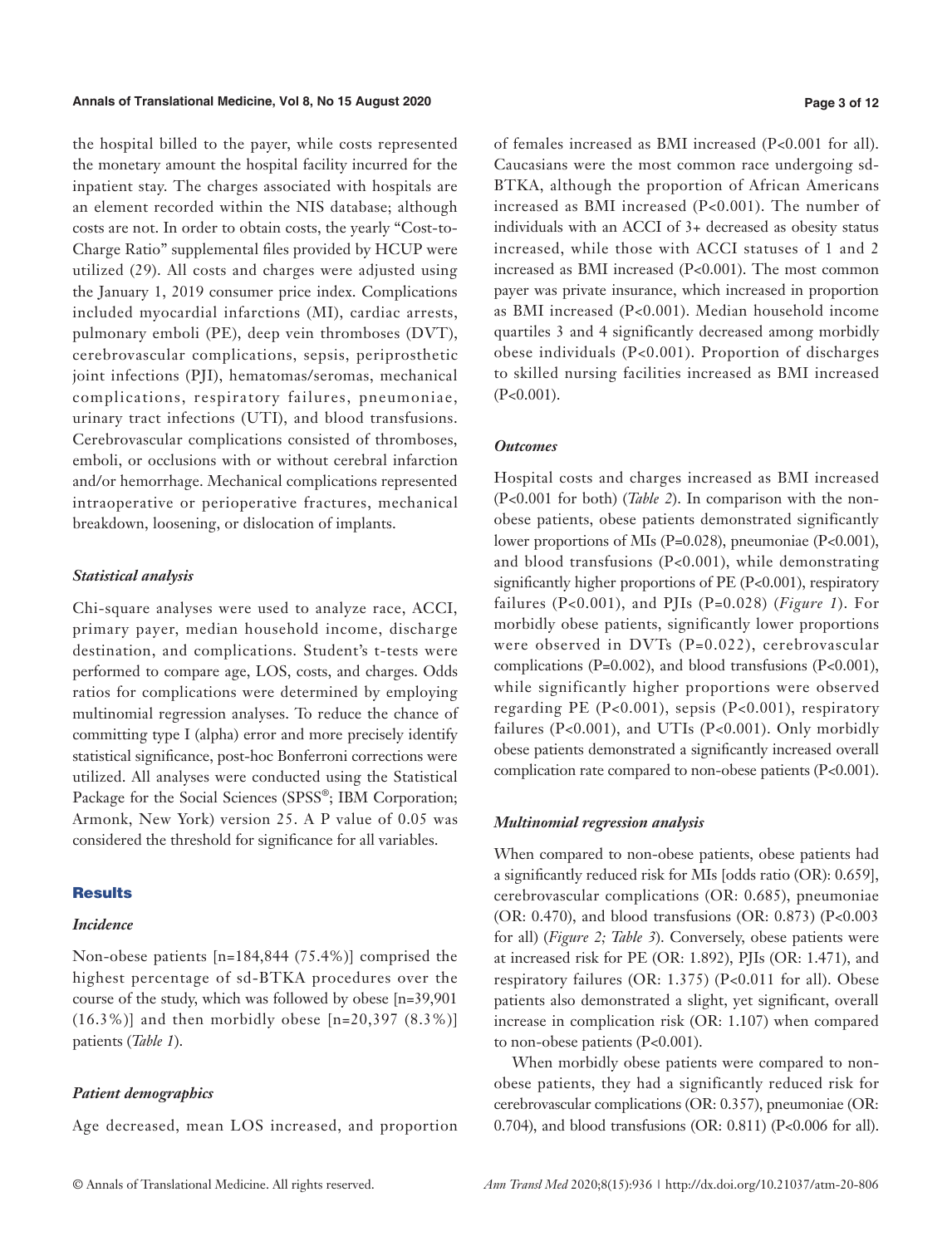## **Page 4 of 12**

J.

**Table 1** Comparison of patient demographics between non-obese, obese, and morbidly obese patients that underwent same-day bilateral total knee arthroplasty from 2009 to 2016

| Parameter (%)                                 | Non-obese                   | Obese                        | Morbidly obese                          | P value |
|-----------------------------------------------|-----------------------------|------------------------------|-----------------------------------------|---------|
| Incidence                                     | 184,844 (75.4)              | 39,901 (16.3)                | 20,394 (8.3)                            |         |
| Mean age (SD)                                 | 64.5 $(9.3)^{\ddagger}$     | 62.2 $(8.3)^{\ddagger}$      | 60.0 $(8.1)^{\ddagger}$                 | < 0.001 |
| Mean LOS (SD)                                 | 3.6 $(2.0)^{\ddagger}$      | $3.7(2.1)^{\ddagger}$        | 4.0 $(2.6)^{\ddagger}$                  | < 0.001 |
| Sex                                           |                             |                              |                                         | 0.001   |
| Male                                          | 85,002 (46.0) <sup>‡</sup>  | $15,667$ (39.3) <sup>‡</sup> | 6,337 $(31.1)^{\ddagger}$               |         |
| Female                                        | 99,722 (54.0) <sup>‡</sup>  | 24,227 $(60.7)^{\ddagger}$   | 14,057 (68.7) <sup><math>#</math></sup> |         |
| Race                                          |                             |                              |                                         | < 0.001 |
| Caucasian                                     | 146,896 $(87.4)^{\ddagger}$ | $30,046$ $(83.8)^{\ddagger}$ | $15,031(81.4)^{\ddagger}$               |         |
| African American                              | $9,423(5.6)^{\ddagger}$     | $3,150(8.8)^{\ddagger}$      | $2,043$ $(11.1)^{\ddagger}$             |         |
| Hispanic                                      | 4,710 (2.8)                 | 1,382 $(3.9)$ <sup>†</sup>   | 688 $(3.7)^{\dagger}$                   |         |
| Asian                                         | $2,536(1.5)^{\ddagger}$     | 285 $(0.8)^{\ddagger}$       | 93 $(0.5)^{\ddagger}$                   |         |
| Native American                               | 500(0.3)                    | 144 $(0.4)^{\dagger}$        | 80 $(0.4)$ <sup>†</sup>                 |         |
| Other                                         | 3,983 (2.4)                 | 841 (2.3)                    | 529 $(2.9)^{\dagger}$                   |         |
| Age-Adjusted Charlson Comorbidity Index Score |                             |                              |                                         | < 0.001 |
| 0                                             | 695 (0.4)                   | 114 $(0.3)^{\dagger}$        | 64 (0.3)                                |         |
| 1                                             | 7,653 $(4.1)^{\ddagger}$    | $2,060(5.2)^{4}$             | $1,469$ $(7.2)^{\ddagger}$              |         |
| 2                                             | 39,112 (21.2)               | $9,500(23.8)^{\dagger}$      | 5,014 $(24.6)^{\dagger}$                |         |
| $3+$                                          | 137,383 $(74.3)^{\ddagger}$ | 28,226 $(70.7)^{\ddagger}$   | 13,846 $(67.9)^{\ddagger}$              |         |
| Primary payer                                 |                             |                              |                                         | < 0.001 |
| Medicare                                      | 85,759 (46.6) <sup>‡</sup>  | $15,123(38.0)^{\ddagger}$    | 6,484 $(31.9)^{\ddagger}$               |         |
| Medicaid                                      | 4,066 $(2.2)^{\ddagger}$    | $1,010(2.5)^{\ddagger}$      | 797 $(3.9)^{\ddagger}$                  |         |
| Private insurance                             | 88,988 (48.3) <sup>‡</sup>  | 22,431 $(56.4)^{\ddagger}$   | 12,387 $(61.0)^{\ddagger}$              |         |
| Self-pay                                      | 956(0.5)                    | 171(0.4)                     | 135 $(0.7)^{\dagger}$                   |         |
| No charge                                     | 99(0.1)                     | 29(0.1)                      | $xxx^{\dagger}$                         |         |
| Other                                         | 4,358 (2.4)                 | 1,033 $(2.6)^{\dagger}$      | 507 (2.5)                               |         |
| Median household income                       |                             |                              |                                         | < 0.001 |
| Quartile 1                                    | 37,458 (20.6)               | 8,100 (20.6)                 | 5,085 $(25.3)^{\dagger}$                |         |
| Quartile 2                                    | 47,137 (26.0)               | 10,305 (26.2)                | 5,538 $(27.5)^{\dagger}$                |         |
| Quartile 3                                    | 48,282 (26.6)               | 11,181 $(28.4)^{\dagger}$    | 5,209 (25.9)                            |         |
| Quartile 4                                    | 48,625 (26.8) <sup>‡</sup>  | $9,751$ $(24.8)^{\ddagger}$  | 4,280 $(21.3)^{\ddagger}$               |         |
| Disposition                                   |                             |                              |                                         | < 0.001 |
| Routine                                       | 31,251 $(16.9)^{\ddagger}$  | $6,119(15.4)^{\ddagger}$     | $2,576$ (12.7) <sup>‡</sup>             |         |
| Short-term hospital                           | 3,847(2.1)                  | 674 $(1.7)^{\dagger}$        | 320 $(1.6)^{\dagger}$                   |         |
| Skilled nursing facility                      | $109,421(59.2)^{\ddagger}$  | 24,981 $(62.7)^{\ddagger}$   | 14,161 $(69.5)^{\ddagger}$              |         |

**Table 1** (*continued*)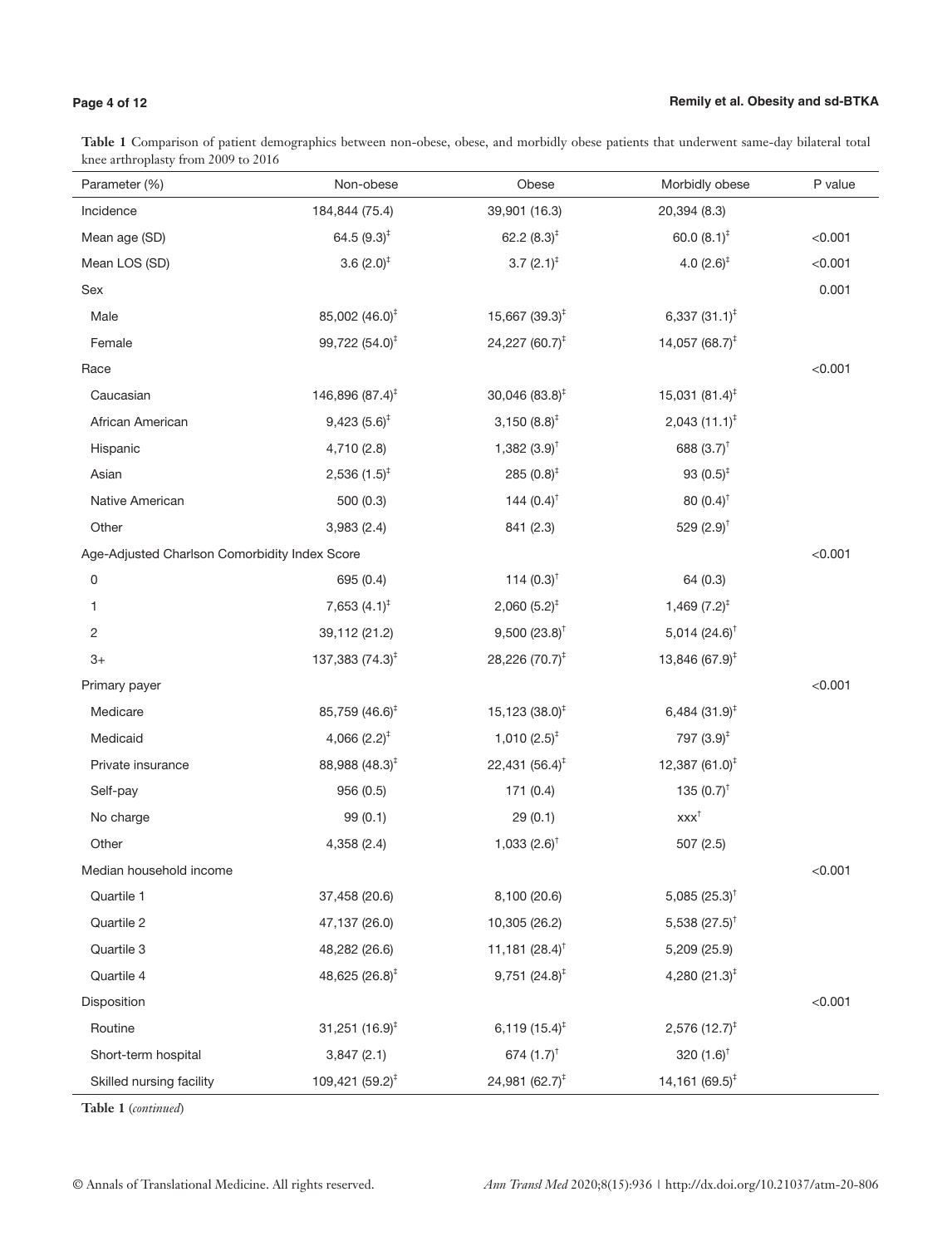#### **Annals of Translational Medicine, Vol 8, No 15 August 2020 Page 5 of 12**

**Table 1** (*continued*)

| Parameter (%)          | Non-obese                 | Obese                    | Morbidly obese              | P value |
|------------------------|---------------------------|--------------------------|-----------------------------|---------|
| Home health care       | $39,989(21.6)^{\ddagger}$ | $8,014(20.1)^{\ddagger}$ | $3,284$ (16.1) <sup>‡</sup> |         |
| Against medical advice | 15(0.0)                   | <b>XXX</b>               | <b>XXX</b>                  |         |
| Deceased               | 201(0.1)                  | 25(0.1)                  | 20(0.1)                     |         |

xxx, number concealed in accordance with the Healthcare Cost and Utilization Project Data Use Agreement; † , a statistically significant difference compared to only the non-obese cohort; <sup>‡</sup>, a statistically significant difference compared to other cohorts. SD, standard deviation; LOS, length of stay.

**Table 2** Comparison of outcomes between non-obese, obese, and morbidly obese patients that underwent same-day bilateral total knee arthroplasty from 2009 to 2016

| Parameter                               | Non-obese                            | Obese                                  | Morbidly obese                         | P value |
|-----------------------------------------|--------------------------------------|----------------------------------------|----------------------------------------|---------|
| Hospital charges (SD)                   | $$86,588.40 ($51,106.39)^{\ddagger}$ | \$88,025.10 (\$46,906.11) <sup>†</sup> | $$89,961.58 ($51,922.47)^{\ddagger}$   | < 0.001 |
| Hospital cost (SD)                      | \$25,757.29 (\$11,837.76)            | \$25,767.99 (\$11,080.72)              | \$26,561.95 (\$12,530.51) <sup>†</sup> | < 0.001 |
| Complications, n (%)                    |                                      |                                        |                                        |         |
| Myocardial Infarctions                  | 473 (0.3)                            | $73(0.2)^{t}$                          | 49 (0.2)                               | 0.028   |
| Cardiac arrests                         | 142(0.1)                             | 30(0.1)                                | 20(0.1)                                | 0.571   |
| Pulmonary emboli                        | $1,177$ $(0.6)^{\ddagger}$           | 423 $(1.1)^{\ddagger}$                 | 167 $(0.8)^{\ddagger}$                 | < 0.001 |
| Deep vein thromboses                    | 800 (0.4)                            | 152 (0.4)                              | 64 $(0.3)$ <sup>†</sup>                | 0.022   |
| Cerebrovascular complications           | 480 (0.3)                            | 83 (0.2)                               | $29(0.1)^{\dagger}$                    | 0.002   |
| Sepsis                                  | 292(0.2)                             | 79 (0.2)                               | 57 $(0.3)^{\dagger}$                   | < 0.001 |
| Periprosthetic joint infections         | 222(0.1)                             | 69 $(0.2)^{\dagger}$                   | 25(0.1)                                | 0.028   |
| Hematomas/seromas                       | 1,154(0.6)                           | 233 (0.6)                              | 125(0.6)                               | 0.637   |
| Mechanical complications                | 178(0.1)                             | 45(0.1)                                | 25(0.1)                                | 0.388   |
| Respiratory failures                    | 913 $(0.5)^{\ddagger}$               | $279(0.7)^*$                           | $263(1.3)^{\ddagger}$                  | < 0.001 |
| Pneumoniae                              | 894 (0.5)                            | 114 $(0.3)$ <sup>†</sup>               | 89 (0.4)                               | < 0.001 |
| Urinary tract infections                | 3,184(1.7)                           | 626 (1.6)                              | 547 $(2.7)^{\ddagger}$                 | < 0.001 |
| <b>Blood transfusions</b>               | 48,242 $(26.1)^{\ddagger}$           | $9,543(23.9)^{\ddagger}$               | 4,664 $(22.9)^{\ddagger}$              | < 0.001 |
| Overall complication rates <sup>«</sup> | 8,398 (4.5)                          | 1,899(4.8)                             | $1,236(6.1)^{T}$                       | < 0.001 |

", this variable does not include blood transfusions;  $^{\dagger}$ , a statistically significant difference compared to only the non-obese cohort;  $^{\ddagger}$ , a statistically significant difference compared to other cohorts.

However, morbidly obese patients were at increased risk for PE (OR: 1.267), respiratory failures (OR: 2.217), and UTIs (OR: 1.464) (P<0.011 for all). Moreover, morbidly obese patients had a significantly increased overall complication risk (OR: 1.302) when compared to non-obese patients (P<0.001).

## **Discussion**

Morbidity and mortality are the largest concerns

surrounding sd-BTKA, and conflicting studies have generated debate regarding the appropriateness of this procedure. The present study utilized the NIS database to examine and identify outcomes of sd-BTKA patients with varying BMI levels, in an effort to characterize the degree of risk higher BMI patients sustain when undergoing this procedure, as no studies have done so previously. Predictably, LOS, hospital costs and charges, and overall inpatient complication rates increased as BMI increased.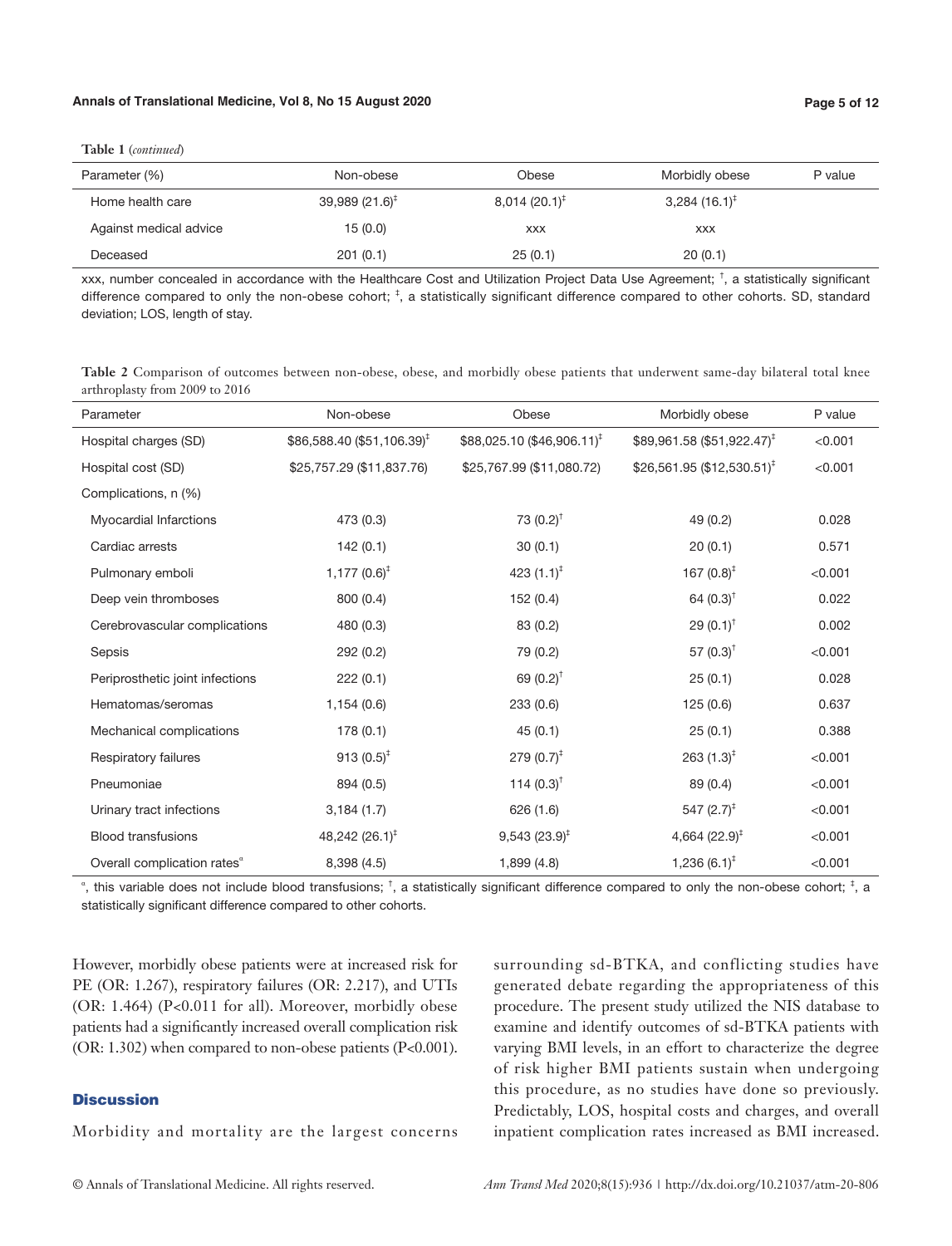#### **Page 6 of 12**



**Figure 1** The proportion of complications experienced by non-obese, obese, and morbidly obese individuals undergoing same-day bilateral total knee arthroplasty.  $\triangle$ , blood transfusions were not included in the overall complication rate; \*, a statistically significant difference compared to only the non-obese cohort; \*\*, a statistically significant difference compared to other cohorts.

Specifically, obese individuals demonstrated increased risk for PE, PJI, and respiratory failures, while morbidly obese individuals demonstrated increased risk for PE, sepsis, respiratory failures, and UTIs. Similar to unilateral TKA, the presence of obesity or morbid obesity appears to confer a higher level of overall risk for complications in patients undergoing sd-BTKA.

This study does possess limitations. As the present study

was performed retrospectively, the authors were confined to the data presented within the NIS database. Second, the transition period from ICD-9 to ICD-10 medical coding systems occurred during our study. The new coding system may have caused providers to miscode sd-BTKAs, producing inconsistencies in our obtained incidence numbers. However, any data entry errors that occurred were likely diminished due to the considerable sizes of our analyzed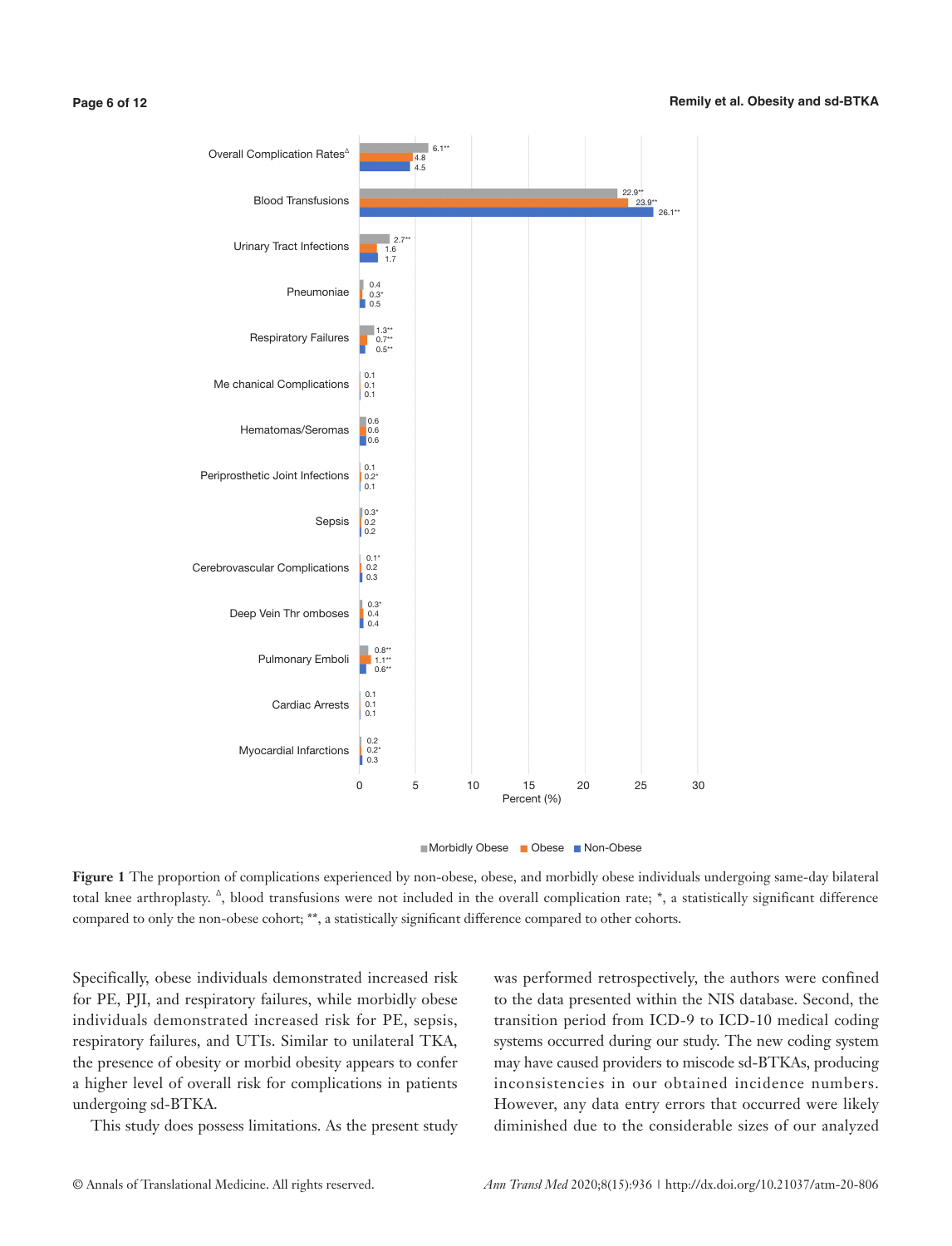#### **Annals of Translational Medicine, Vol 8, No 15 August 2020 Page 7 of 12**



Figure 2 The degree of risk for complications obese and morbidly obese individuals sustain when undergoing same-day bilateral total knee arthroplasty. The non-obese cohort served as the reference when evaluating odds ratios.

cohorts. Moreover, querying the NIS in the method we chose did not delineate between simultaneous or sequential BTKA, which is why we opted for the term 'same-day'. Nonetheless, both procedures are performed under the same anesthetic and may incur similar perioperative risk, as several studies have compared both approaches to staged BTKA or unilateral TKA (31-34). Third, the NIS database only captures the inpatient stay. Therefore, we were unable to measure readmissions and post-discharge complications. Although, this study provides a thorough analysis regarding the morbidity and mortality of patients with varying BMI statuses throughout the inpatient stay, which is arguably when the patient is subjected to the highest amount of risk. Although limitations exist in this study, the breadth of our analysis is comprehensive and provides valuable information pertaining to the role of BMI in the highly debated procedure of sd-BTKA.

In the present study, a significant difference was observed between BMI and hospital LOS. As BMI increased, the LOS also increased, with non-obese individuals staying an average of 3.6 days and morbidly obese individuals staying 4.0 days. An increased LOS can have large implications on the postoperative outcomes TKA patients. Otero *et al.* (35) examined the association between LOS and complications in TKA patients from 2011 to 2013, finding patients staying four or more days experienced complication rates that were three times higher than those staying 3 days (3.41% *vs.* 11.15%). Moreover, the cohort staying 4 days or longer had a higher average American Society of Anesthesiologists (ASA) scores, were older, and more likely to be female. Although LOS in itself was likely not the sole reason patients experienced higher complication rates, it appears to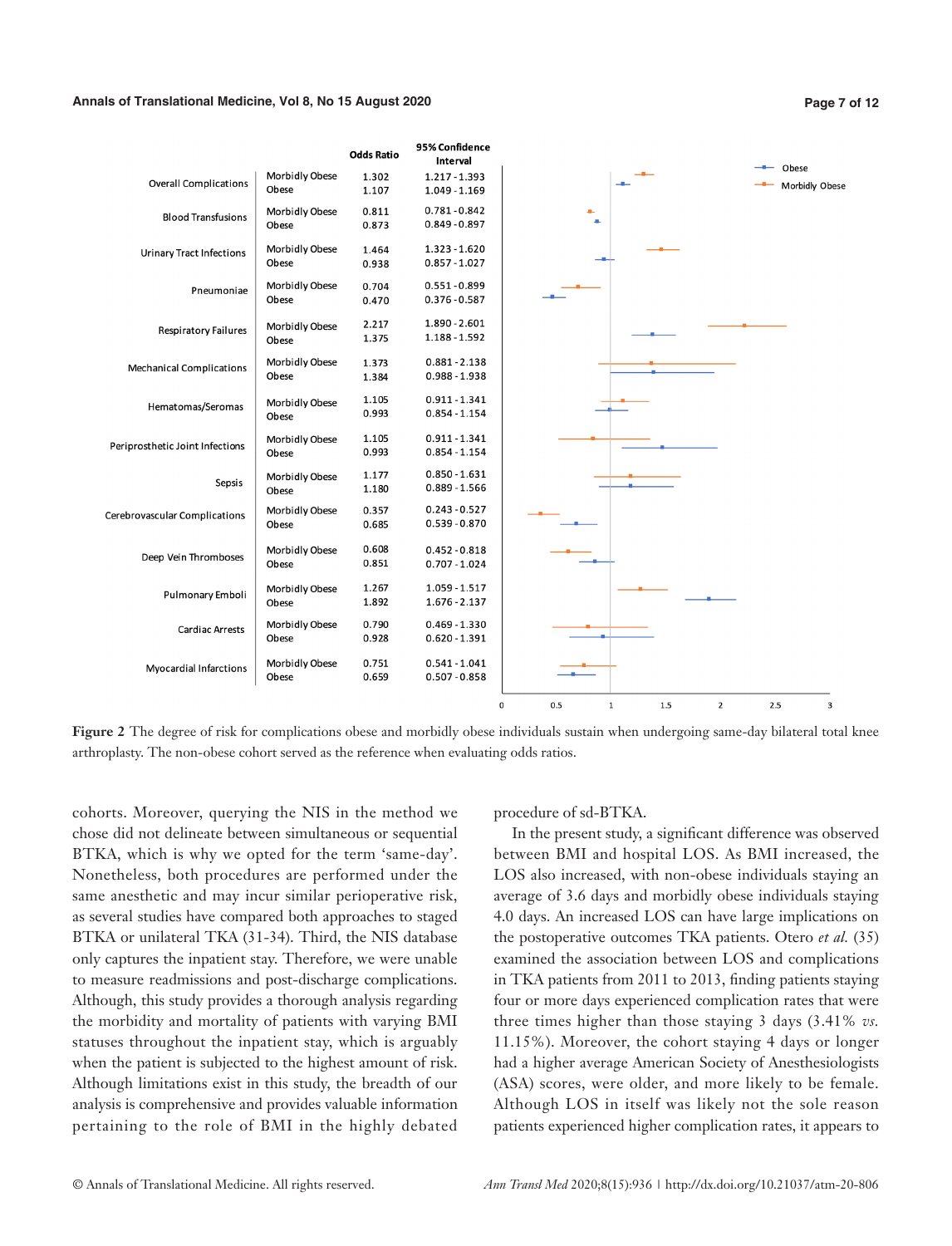## **Page 8 of 12**

## **Remily et al. Obesity and sd-BTKA**

**Table 3** Multiple regression of complication rates between non-obese, obese, and morbidly obese patients that underwent same-day bilateral total knee arthroplasty from 2009 to 2016

| Parameter                       | Adjusted odds ratio | 95% confidence interval | P value |
|---------------------------------|---------------------|-------------------------|---------|
| Myocardial infarctions          |                     |                         |         |
| Non-obese (ref.)                |                     |                         |         |
| Obese                           | 0.659               | $0.507 - 0.858$         | 0.002   |
| Morbidly obese                  | 0.751               | $0.541 - 1.041$         | 0.085   |
| Cardiac arrests                 |                     |                         |         |
| Non-obese (ref.)                |                     |                         |         |
| Obese                           | 0.928               | 0.620-1.391             | 0.719   |
| Morbidly obese                  | 0.790               | 0.469-1.330             | 0.375   |
| Pulmonary Emboli                |                     |                         |         |
| Non-obese (ref.)                |                     |                         |         |
| Obese                           | 1.892               | 1.676-2.137             | < 0.001 |
| Morbidly obese                  | 1.267               | 1.059-1.517             | 0.010   |
| Deep vein thromboses            |                     |                         |         |
| Non-obese (ref.)                |                     |                         |         |
| Obese                           | 0.851               | $0.707 - 1.024$         | 0.087   |
| Morbidly obese                  | 0.608               | 0.452-0.818             | 0.001   |
| Cerebrovascular complications   |                     |                         |         |
| Non-obese (ref.)                |                     |                         |         |
| Obese                           | 0.685               | 0.539-0.870             | 0.002   |
| Morbidly obese                  | 0.357               | 0.243-0.527             | < 0.001 |
| Sepsis                          |                     |                         |         |
| Non-obese (ref.)                |                     |                         |         |
| Obese                           | 1.180               | 0.889-1.566             | 0.251   |
| Morbidly obese                  | 1.177               | 0.850-1.631             | 0.327   |
| Periprosthetic joint infections |                     |                         |         |
| Non-obese (ref.)                |                     |                         |         |
| Obese                           | 1.471               | 1.102-1.965             | 0.009   |
| Morbidly obese                  | 0.837               | 0.520-1.349             | 0.466   |
| Hematomas/seromas               |                     |                         |         |
| Non-obese (ref.)                |                     |                         |         |
| Obese                           | 0.993               | 0.854-1.154             | 0.924   |
| Morbidly obese                  | 1.105               | $0.911 - 1.341$         | 0.309   |

**Table 3** (*continued*)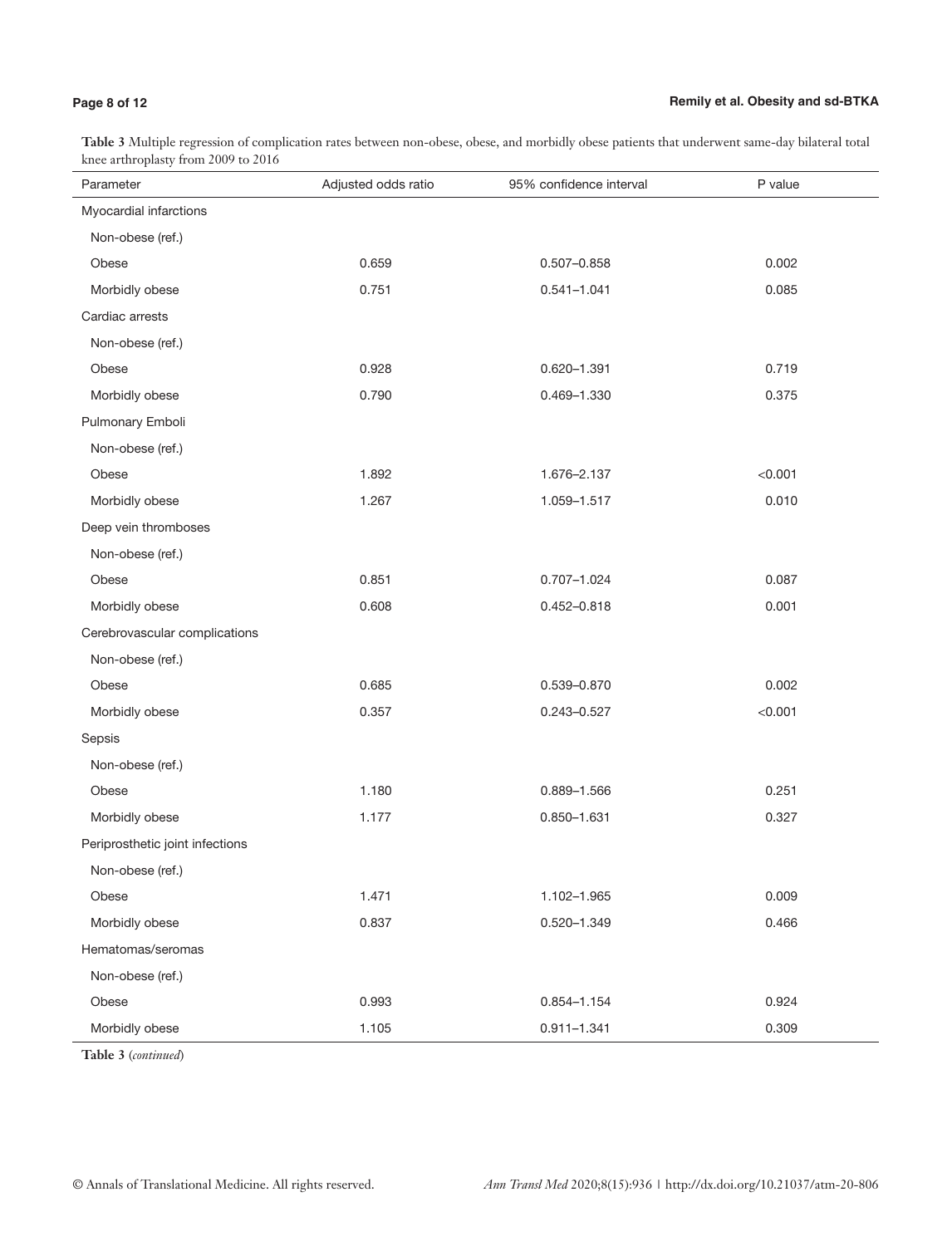#### **Annals of Translational Medicine, Vol 8, No 15 August 2020 Page 9 of 12**

**Table 3** (*continued*)

| Parameter                          | Adjusted odds ratio | 95% confidence interval | P value |
|------------------------------------|---------------------|-------------------------|---------|
| Mechanical complications           |                     |                         |         |
| Non-obese (ref.)                   |                     |                         |         |
| Obese                              | 1.384               | 0.988-1.938             | 0.059   |
| Morbidly obese                     | 1.373               | $0.881 - 2.138$         | 0.161   |
| Respiratory failures               |                     |                         |         |
| Non-obese (ref.)                   |                     |                         |         |
| Obese                              | 1.375               | 1.188-1.592             | < 0.001 |
| Morbidly obese                     | 2.217               | 1.890-2.601             | < 0.001 |
| Pneumoniae                         |                     |                         |         |
| Non-obese (ref.)                   |                     |                         |         |
| Obese                              | 0.470               | 0.376-0.587             | < 0.001 |
| Morbidly obese                     | 0.704               | $0.551 - 0.899$         | 0.005   |
| Urinary tract infections           |                     |                         |         |
| Non-obese (ref.)                   |                     |                         |         |
| Obese                              | 0.938               | $0.857 - 1.027$         | 0.167   |
| Morbidly obese                     | 1.464               | 1.323-1.620             | < 0.001 |
| <b>Blood transfusions</b>          |                     |                         |         |
| Non-obese (ref.)                   |                     |                         |         |
| Obese                              | 0.873               | 0.849-0.897             | < 0.001 |
| Morbidly obese                     | 0.811               | 0.781-0.842             | < 0.001 |
| Overall complications <sup>§</sup> |                     |                         |         |
| Non-obese (ref.)                   |                     |                         |         |
| Obese                              | 1.107               | 1.049-1.169             | < 0.001 |
| Morbidly obese                     | 1.302               | 1.217-1.393             | < 0.001 |

§ , this variable does not include blood transfusions.

be an important factor that should be reduced, though this may not be readily possible when performing sd-BTKA. Thus, selecting patients with favorable characteristics, namely lower ASA or younger age, may be the next best option to optimize postoperative courses. Davidson *et al.* (36) did just that and assessed outcomes in sd-BTKA patients who were selected via their institutionally developed appropriateness of care criteria (AOCC) versus those who were not. Patients were considered 'ideal' candidates by the AOCC if they were younger than 70, did not have cardiac disease, diabetes, or lower extremity deformities, and were non-obese. With the AOCC stratification tool,

the ideal cohort was younger (61 *vs.* 65 years), had fewer comorbidities, required a shorter LOS (3.6 *vs.* 3.9 days), and were discharged home more frequently (26% *vs.* 13%). While this study used obesity as an exclusion criterion, providers may observe good outcomes in higher BMI patients if they appropriately satisfy other criteria. Obese and morbidly obese individuals who underwent sd-BTKA in the present study appeared to be 'healthier' despite the presence of obesity, as evidenced by the reduced average ACCI and age. Performing sd-BTKA on high BMI individuals is possible, and risk stratifying patients in a manner similar to the AOCC may increase the likelihood of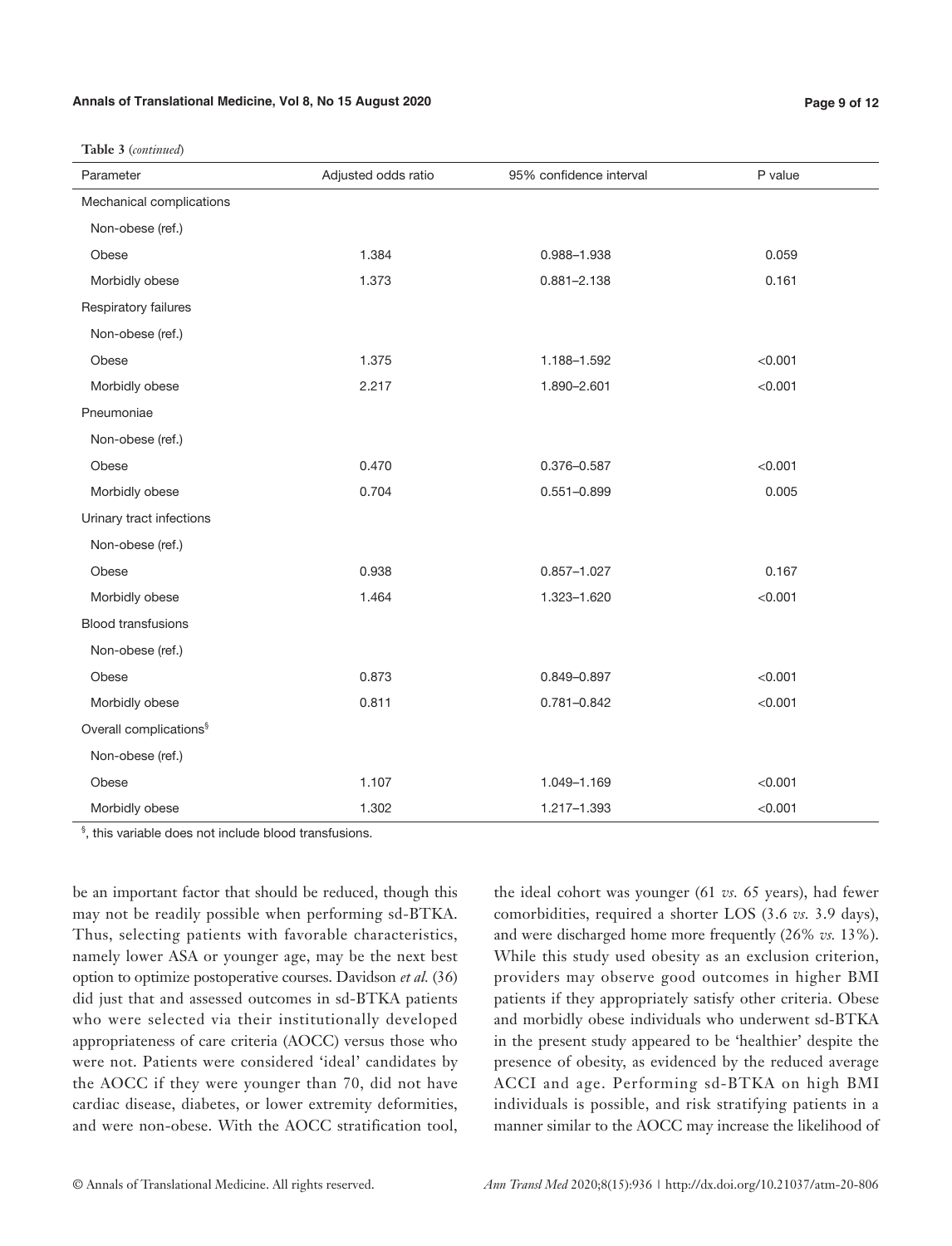#### **Page 10 of 12**

achieving favorable outcomes.

Both obese and morbidly obese cohorts demonstrated increased odds for experiencing complications, but morbidly obese patients demonstrated a statistically significant increase in overall complications. Unfortunately, only a select few have examined the role of obesity in sd-BTKA. In a retrospective study performed by Taylor *et al.* (37), the authors compared 1-year morbidity and mortality rates in obese patients undergoing either sd-BTKA  $(n=151)$  or unilateral TKA  $(n=148)$ , concluding both major (MI, PE, cerebrovascular accident, etc.) and minor (UTI, superficial infection, ileus, etc.) complication rates in sd-BTKA to be similar to unilateral TKA. Thus, obese individuals undergoing the procedure of sd-BTKA may not be at increased risk compared to their unilateral TKA counterparts. Madsen *et al.* (3) investigated morbidly obese patients receiving sd-BTKA by performing a ten-year analysis of outcomes in non-obese (n=79) and morbidly obese patients (n=42). The authors found similar complication rates between the two cohorts, with both experiencing four major complication events. The obese cohort experienced one PE, one extensor mechanism disruption, and two DVTs, while the morbidly obese cohort experienced one MI, one extensor mechanism disruption, and two DVTs. Although the authors provided a long-term analysis of sd-BTKA patients, the number of patients examined in each cohort was insufficient to make appropriate conclusions regarding the procedure. Predicated off the limited literature assessing BMI status and sd-BTKA, the benefit of this procedure remains inconclusive, though it may be appropriate for higher BMI individuals with desirable comorbidity profiles. Moreover, opting to perform sd-BTKA may benefit select higher BMI patients considering staged BTKA. In a study performed by Grace *et al.* (38), the authors examined the risk for recurrent complications (MI and other cardiac-related complications, ischemic stroke, respiratory complications, digestive complications, urinary complications, and hematomas) in staged BTKA patients after they experienced a complication following their initial unilateral TKA. The authors noted significantly increased odds ratios (OR) for all analyzed complications, with MIs [OR: 56.63; 95% confidence interval (CI): 18.04–155.44; P<0.001] and stroke (OR: 41.38; 95% CI: 1.98–275.82; P=0.03) presenting the greatest risk. As higher BMI individuals already experience increased probabilities for complications with unilateral TKA compared to non-obese patients, providers may want to consider the prospect of sd-BTKA to mitigate the cumulative risk staged BTKA bestows upon these patients.

## **Conclusions**

The United States continues to experience an increase in obesity, and arthroplasty surgeons will be faced with the decision of operating on these patients. The present study determined that high BMI patients undergo meticulous selection for sd-BTKA, as evidenced by decreasing age and ACCI. However, these patients are still experiencing longer LOS, heightened chances for discharge to nursing facilities, and increased complication rates compared to their nonobese counterparts. Despite these differences, obese and morbidly patients may be optimized to a level where they experience similar risk to those with comparable BMIs undergoing unilateral TKA. More research is necessary to understand the risk patients accrue when undergoing sd-BTKA compared to those undergoing staged BTKA.

## Acknowledgments

*Funding:* None.

### Footnote

*Reporting Checklist:* The authors have completed the STROBE reporting checklist. Available at [http://dx.doi.](http://dx.doi.org/10.21037/atm-20-806) [org/10.21037/atm-20-806](http://dx.doi.org/10.21037/atm-20-806)

*Peer Review File:* Available at [http://dx.doi.org/10.21037/](http://dx.doi.org/10.21037/atm-20-806) [atm-20-806](http://dx.doi.org/10.21037/atm-20-806)

*Conflicts of Interest*: All authors have completed the ICMJE uniform disclosure form (available at [http://dx.doi.](http://dx.doi.org/10.21037/atm-20-806) [org/10.21037/atm-20-806](http://dx.doi.org/10.21037/atm-20-806)). JN reports other from Journal of Arthroplasty, from Journal of the American Osteopathic Medicine Association, from Orthopedic Knowledge Online, from Journal of Knee Surgery, other from Stryker, outside the submitted work. RED reports other from Baltimore City Medical Society, other from Orthofix, Inc, other from Stryker, other from United Orthopedics, other from Flexion Therapeutics, other from TissueGene, outside the submitted work. RED serves as an unpaid editorial board member of *Annals of Translational Medicine* from Jul 2018 to Jun 2020. The other authors have no conflicts of interest to declare.

*Ethical Statement:* The authors are accountable for all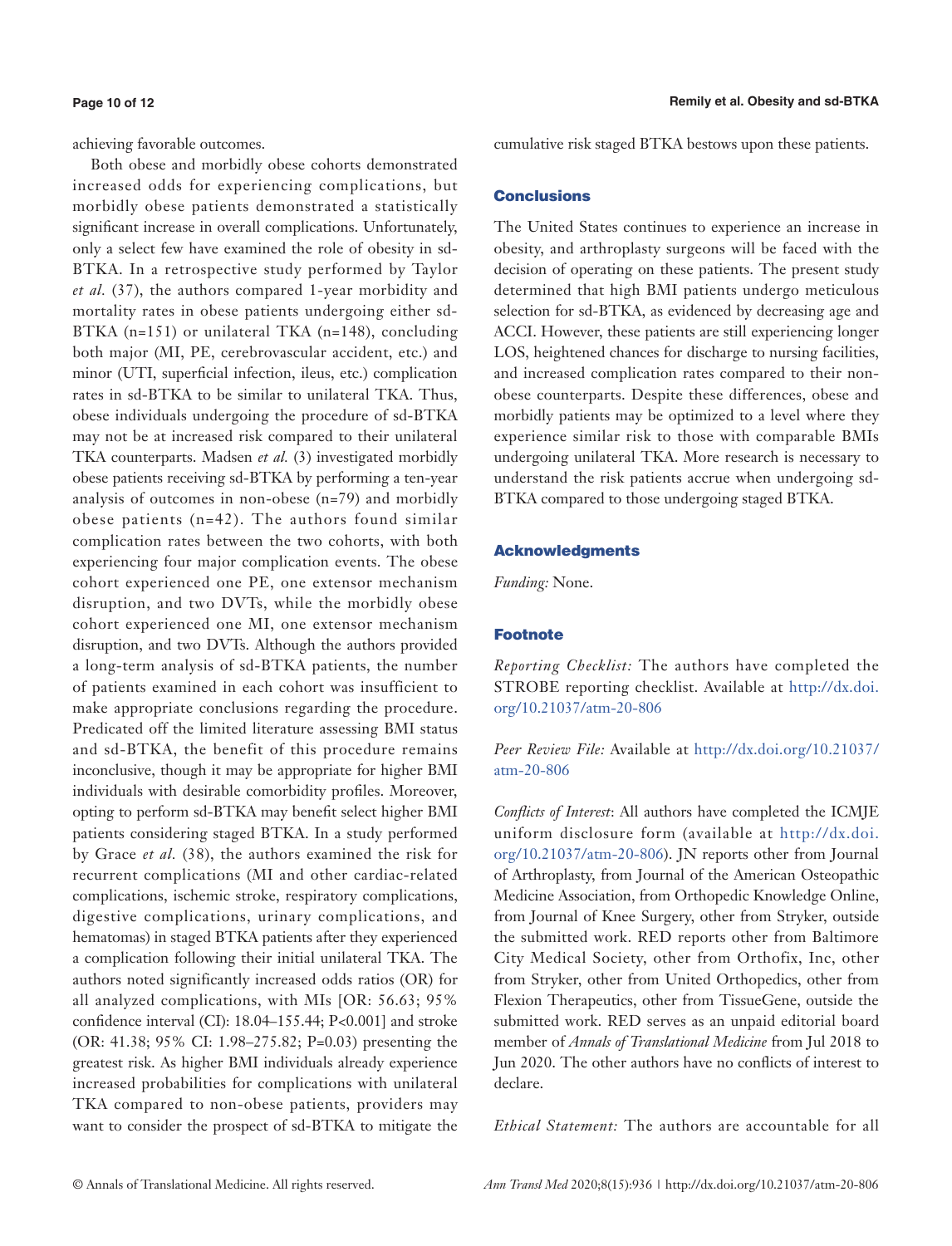## **Annals of Translational Medicine, Vol 8, No 15 August 2020 Page 11 of 12**

aspects of the work in ensuring that questions related to the accuracy or integrity of any part of the work are appropriately investigated and resolved.

*Open Access Statement:* This is an Open Access article distributed in accordance with the Creative Commons Attribution-NonCommercial-NoDerivs 4.0 International License (CC BY-NC-ND 4.0), which permits the noncommercial replication and distribution of the article with the strict proviso that no changes or edits are made and the original work is properly cited (including links to both the formal publication through the relevant DOI and the license). See: [https://creativecommons.org/licenses/by-nc-nd/4.0/.](https://creativecommons.org/licenses/by-nc-nd/4.0/)

## **References**

- 1. Davis MA, Ettinger WH, Neuhaus JM, et al. The association of knee injury and obesity with unilateral and bilateral osteoarthritis of the knee. Am J Epidemiol 1989;130:278-88.
- 2. Parvizi J, Rasouli MR. Simultaneous-bilateral TKA: double trouble - affirms. J Bone Joint Surg Br 2012;94:90-2.
- 3. Madsen AA, Taylor BC, Dimitris C, et al. Safety of Bilateral Total Knee Arthroplasty in Morbidly Obese Patients. Orthopedics 2014;37:e252-9.
- 4. Memtsoudis SG, Hargett M, Russell LA, et al. Consensus statement from the consensus conference on bilateral total knee arthroplasty group knee. Clin Orthop Relat Res 2013;471:2649-57.
- 5. Odum SM, Troyer JL, Kelly MP, et al. A cost-utility analysis comparing the cost-effectiveness of simultaneous and staged bilateral total knee arthroplasty. J Bone Joint Surg Am 2013;95:1441-9.
- 6. March LM, Cross M, Tribe KL, et al. Two knees or not two knees? Patient costs and outcomes following bilateral and unilateral total knee joint replacement surgery for OA. Osteoarthr Cartil 2004;12:400-8.
- 7. Fick D, Crane T, Shakespeare D. A comparison of bilateral vs. unilateral total knee arthroplasty mobilised using a flexion regime. Knee 2002;9:285-9.
- 8. Powell RS, Pulido P, Tuason MS, et al. Bilateral vs Unilateral Total Knee Arthroplasty: A Patient-Based Comparison of Pain Levels and Recovery of Ambulatory Skills. J Arthroplasty 2006;21:642-9.
- 9. Fu D, Li G, Chen K, et al. Comparison of clinical outcome between simultaneous-bilateral and staged-bilateral total knee arthroplasty: A systematic review of retrospective

studies. J Arthroplasty 2013;28:1141-7.

- 10. Lindberg-Larsen M, Pitter FT, Husted H, et al. Simultaneous vs staged bilateral total knee arthroplasty: a propensity-matched case–control study from nine fasttrack centres. Arch Orthop Trauma Surg 2019;139:709-16.
- 11. Hart A, Antoniou J, Brin YS, et al. Simultaneous Bilateral Versus Unilateral Total Knee Arthroplasty: A Comparison of 30-Day Readmission Rates and Major Complications. J Arthroplasty 2016;31:31-5.
- 12. Hu J, Liu Y, Lv Z, et al. Mortality and morbidity associated with simultaneous bilateral or staged bilateral total knee arthroplasty: A meta-analysis. Arch Orthop Trauma Surg 2011;131:1291-8.
- 13. Stefánsdóttir A, Lidgren L, Robertsson O. Higher early mortality with simultaneous rather than staged bilateral TKAs: Results from the Swedish knee arthroplasty register. Clin Orthop Relat Res 2008;466:3066-70.
- 14. Memtsoudis SG, González Della Valle A, Besculides MC, et al. In-hospital complications and mortality of unilateral, bilateral, and revision TKA: Based on an estimate of 4,159,661 discharges. Clin Orthop Relat Res 2008;466:2617-27.
- 15. Poultsides L, Memtsoudis S, Gonzalez Della Valle A, et al. Perioperative morbidity and mortality of sameday bilateral TKAs: Incidence and risk factors knee. Clin Orthop Relat Res 2014;472:111-20.
- 16. Meehan JP, Blumenfeld TJ, White RH, et al. Risks and benefits of simultaneous bilateral total knee arthroplasty. JBJS Rev 2015;3:01874474-201503020-00002.
- 17. Fournier MN, Hallock J, Mihalko WM. Preoperative Optimization of Total Joint Arthroplasty Surgical Risk: Obesity. J Arthroplasty 2016;31:1620-4.
- 18. Yeung E, Jackson M, Sexton S, et al. The effect of obesity on the outcome of hip and knee arthroplasty. Int Orthop 2011;35:929-34.
- 19. Vasarhelyi EM, MacDonald SJ. The influence of obesity on total joint arthroplasty. J Bone Joint Surg Br 2012;94:100-2.
- 20. Namba RS, Paxton L, Fithian DC, et al. Obesity and perioperative morbidity in total hip and total knee arthroplasty patients. J Arthroplasty 2005;20:46-50.
- 21. Gandhi R, Wasserstein D, Razak F, et al. BMI independently predicts younger age at hip and knee replacement. Obesity (Silver Spring) 2010;18:2362-6.
- 22. Wagner ER, Kamath AF, Fruth K, et al. Effect of Body Mass Index on Reoperation and Complications After Total Knee Arthroplasty. J Bone Joint Surg Am 2016;98:2052-60.